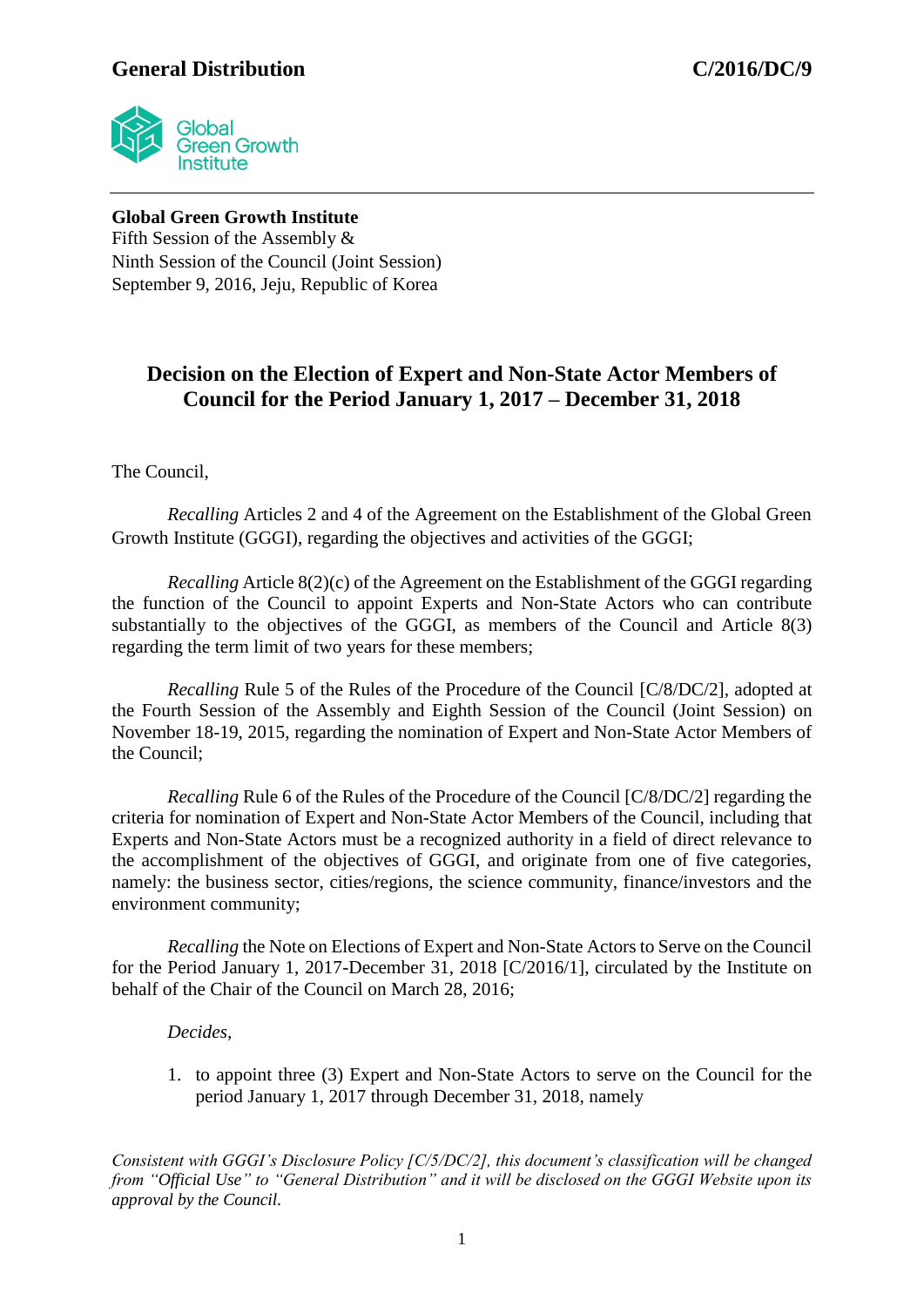- a. Mr. Mark Watts, Executive Director, C40 Cities Climate Leadership Group;
- b. Dr. Hoesung Lee, Chair, Inter-governmental Panel on Climate Change (IPCC); and
- c. Ms. Inger Andersen, Executive Director, International Union for Conservation of Nature (IUCN).
- 2. to defer the appointment of two Experts / Non-State Actors to serve on the Council to allow for further consultation. The election of these Expert / Non-State Actors will subsequently be taken by written procedure.

The Annex presents the current composition of the Experts/ Non-State Actors serving on the Council for the period from January 1 – December 31, 2017.